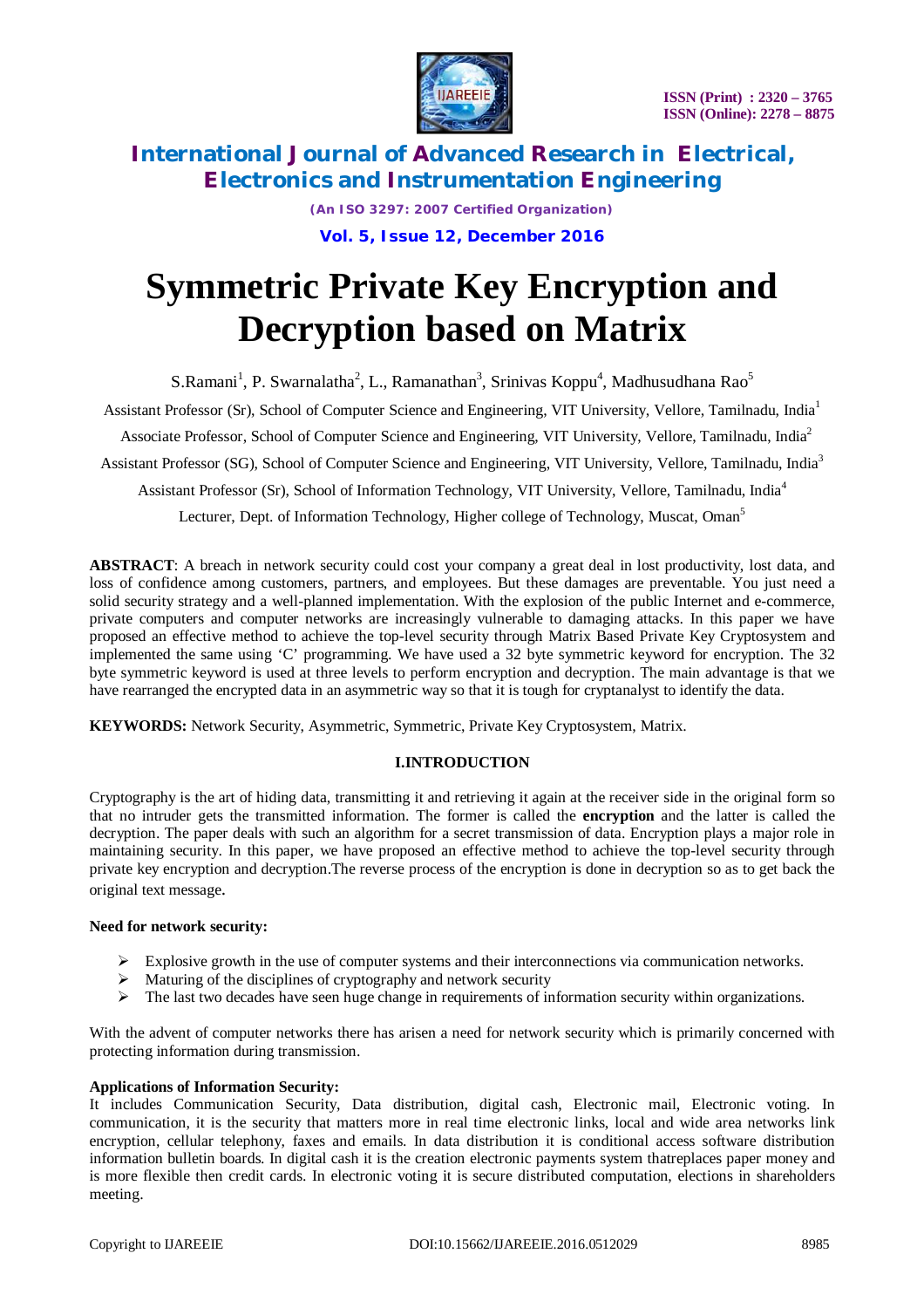

*(An ISO 3297: 2007 Certified Organization)*

## **Vol. 5, Issue 12, December 2016**

#### **Security Services:**

- **Confidentiality** to ensure that the information in a computer system and transmitted information are accessible only by authorized parties.
- Authentication very much needed to ensure that the origin of a message or electronic document is correctly identified, with an assurance that the identity which is not false.
- Integrity to ensure that only authorized parties is able to modify computer system assets, settings and transmitted information. Modification includes writing, changing, changing status, deleting, creating and delayed or replaying of transmitted messages.
- **Non-repudiation** to ensure that neither the sender nor the receiver of a message is able to deny the transmission.
- Access control to ensure that access to the information may be controlled by or for the target system.
- **Availability** to ensure that the computer system assets are available to authorized parties when required.

Unfortunately there is no single security mechanism that can provide all of these security services.

### **II. RELATED TERMINOLOGIES**

#### **Authentication:**

Authentication is the foundation technology for protecting networks, servers, client systems, data, and applications from improper disclosure, tampering, destruction, and other forms of interference. The essence of an authentication system is discovering and confirming the identity of a person, an organization, a device, or more generally, of any software process on the network. Users can be authenticated by something they know, something they have, or something they are.

The most common example of "something you know" is the traditional user ID and password combination. A common example of "something you have" is an access card that is swiped through a card reader. "Something you are" can be established with fingerprint readers, retinal scanners, facial recognition systems, and hand geometry analyser's.

#### **Cryptography:**

There is one particular common element that underlines most of the security mechanism employed today, namely cryptographic techniques. Cryptographic or encryption like transformations of computer system information is the most common means of providing the security features.

#### **Encryption and Decryption:**

Data that is being transmitted has to be converted to an unreadable form using some algorithms. This modified data is then transmitted. The algorithm will be using some value of data on basis of which encoding is done. This value is called a key, which is passed to the recipient end through some secure means. On the end the data is decrypted using the key. For this the algorithm has to be corresponding ones at both the ends. Then a random key is generated and the data is encoded and transmitted. This system is called cipher system.



Fig.1 The language of cryptography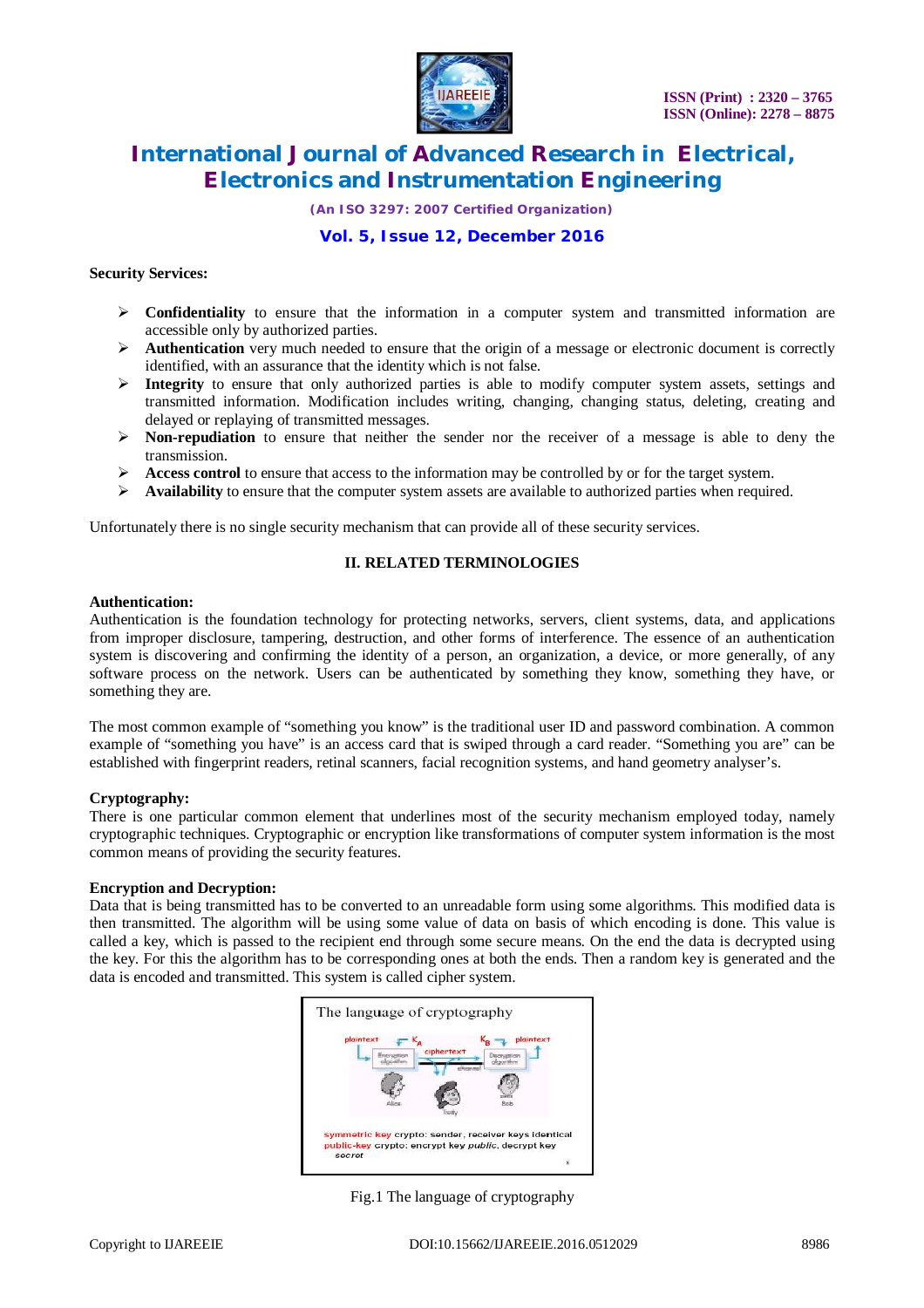

*(An ISO 3297: 2007 Certified Organization)*

### **Vol. 5, Issue 12, December 2016**

With most modern cryptography, the ability to keep encrypted information secret is based not on the cryptographic algorithm, but the key that must be used with the algorithm to encrypt or decrypt the information. Decryption with the correct key is simple. Decryption without the correct key is very difficult, and in some cases impossible for all practical purposes. Encryption strength is often described in terms of the size of the keys used to perform the encryption: in general, longer keys provide stronger encryption. Key length is measured in bytes. There are two fundamental approaches to the application of encryption function:

- (1) Link encryption
- (2) End-to-end encryption

#### **Link Encryption:**

With this one, each vulnerable communications link is equipped on both ends with an encryption device. The advantage is that all traffic over all communications link is secured. The disadvantage is that for a large network, a large number of encryption devices are required. Also in packet-switched networks it is necessary to decrypt the message before entering a switch or router in order to read the address header. Thus the message is vulnerable at each switch or router.

#### **End-To-End Encryption:**

In this one, the encryption process is carried out at the two end systems. The host encrypts the data, which is then transmitted across the network to the destination where it is decrypted. On the face of it, it seems that end-to-end security relieves the end users of concerns over network and link security. However on packet-switched network it is necessary to transmit the packet header in the clear in order to support routing.

In order to achieve greater security both link and end-to-end encryption is needed. Placement of the encryption function at the transport layer provides end-to-end security for traffic within a fully integrated inter-network

STREAM CIPHER:They operate on streams of binary data. The key stream and the plain text are XORed byte by byte thus yielding a data stream that is quite unintelligible. Then the key stream and the cipher text are XORed to obtain the original plaintext. One should have very secure menus of transmitting the key stream. Once one has the key stream then it is child's play to decipher the cipher text.

BLOCK CIPHER:Instead of encrypting each byte blocks of data are encrypted. The size of the block and key can be exchanged beforehand. The drawback is that by finding patterns in the text can give code breaker an advantage of breaking the code.

#### **SYMMETRIC KEY ENCRYPTION:**

Only sender and receiver know the key ("secret key" encryption). In symmetric-key encryption, a private key is an encryption/decryption key known only to the party or parties that exchange secret messages. Implementations of symmetric-key encryption can be highly efficient, avoiding any significant time delay as a result of the encryption and decryption. Symmetric-key encryption also provides a degree of authentication, since information encrypted with onesymmetric key cannot be decrypted with any other symmetric key. Symmetric-key encryption is effective only if the two parties involved keep the symmetric key secret. If anyone else discovers the key, it affects both confidentiality and authentication.

 $e$ -key = d-key (i.e. symmetric)

#### **ASYMMETRIC KEY ENCRYPTION:**

Asymmetric encryption (also called "public key encryption") involves a pair of keys – a public key and a private key associated with an entity that needs to authenticate its identity electronically or to sign or encrypt data. Each public key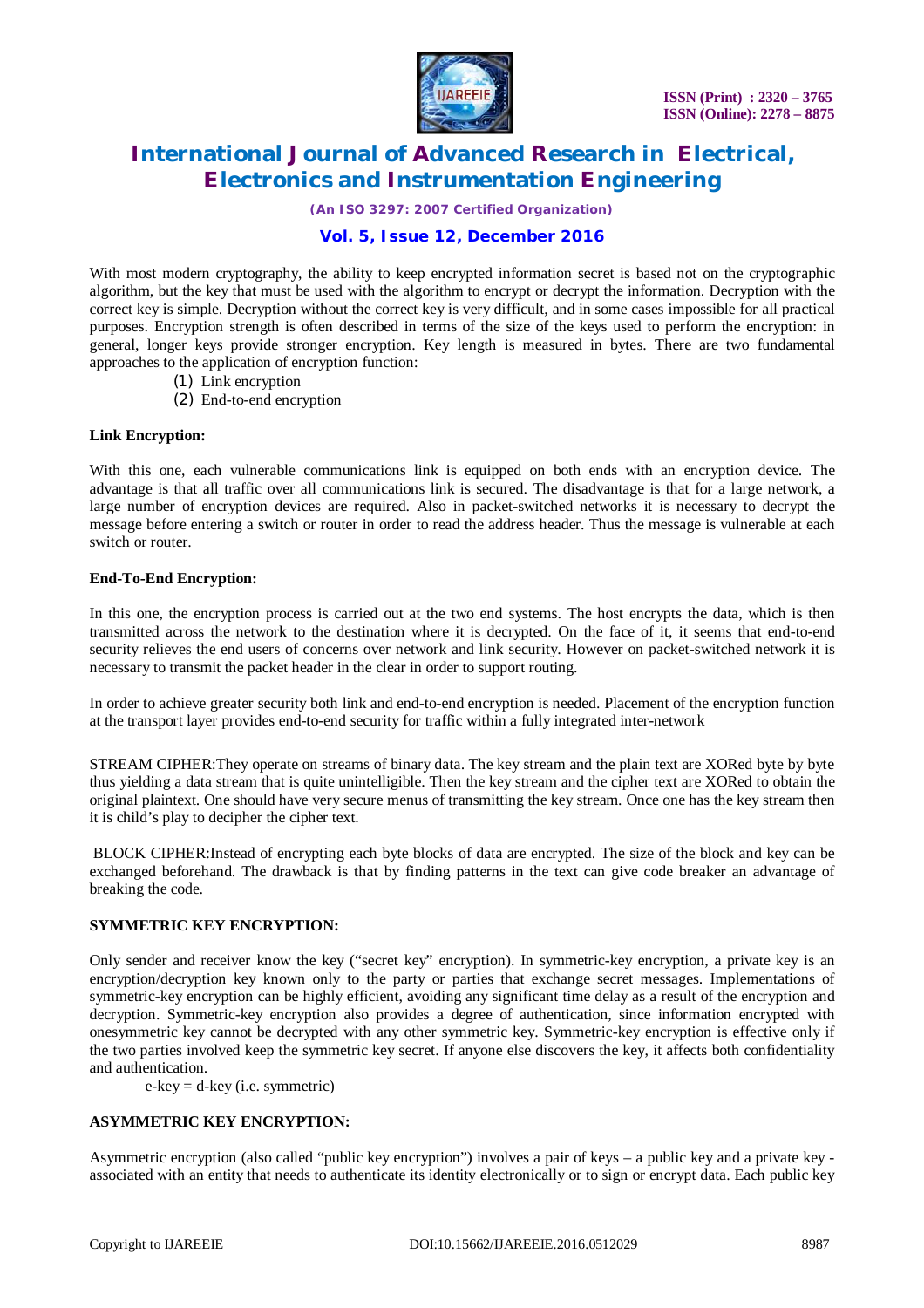

*(An ISO 3297: 2007 Certified Organization)*

### **Vol. 5, Issue 12, December 2016**

is published, and the corresponding private key is kept secret. Data encrypted with your public key can be decrypted only with your private key.  $e$ -key! =  $d$ -key

e-key is called the "public key" d-key is called the "private key"

#### **III.IMPLEMENTATION**

In this paper we have proposed a method to do **Private Key Encryption and Decryption** using C. The 32 byte symmetric keyword is used at three levels to perform encryption and decryption.Here we have implemented a 32-byte private key encryption. The sender and receiver only know the keyword. The key is got from the user and is store as **key1.** An internal second key is generated by rotates the key1 through right.

#### **LEVEL1:**

|  | . .            |  |
|--|----------------|--|
|  | 'C C<br>.u vod |  |

Let us denote Message by M.

The message is splited into 32-byte of blocks.



Fig.2Private Key encryption using 32 byte

Key1 is the 32-byte keyword. Key2= Rotate (Key1) through right by 2-byte

#### **LEVEL2:**

Then each temp<sub>n32</sub> is arranged as a 4 X 8 matrixes and then each be rearranged in an asymmetric way so as to improve security.

#### **Matrix Arrangement:**

|  |  | A0 A1 A2 A3 A4 A5 A6 A7         |  |  |
|--|--|---------------------------------|--|--|
|  |  | A8 A9 A10 A11 A12 A13 A14 A15   |  |  |
|  |  | A16 A17 A18 A19 A20 A21 A22 A23 |  |  |
|  |  | A24 A25 A26 A27 A28 A29 A30 A31 |  |  |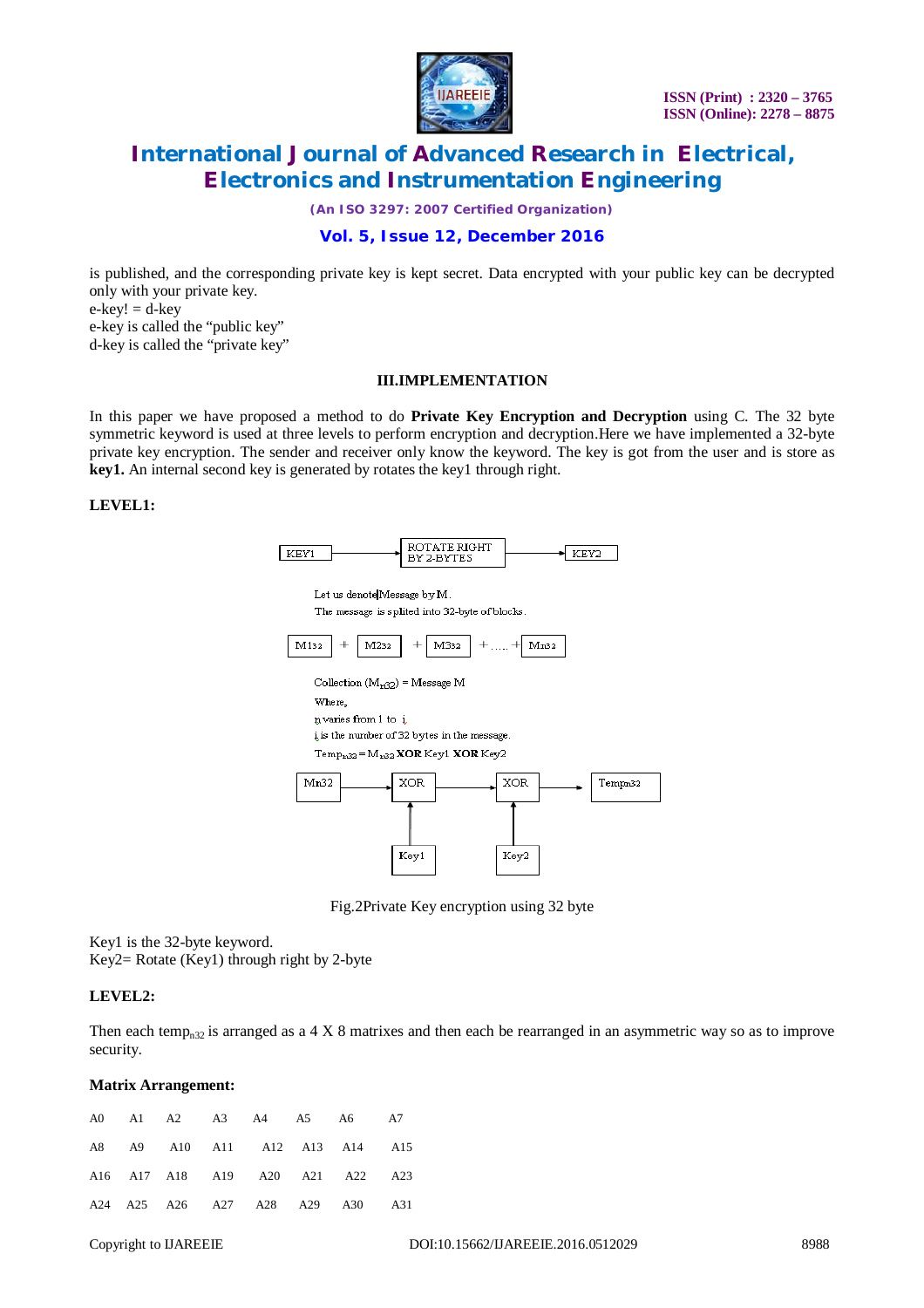

*(An ISO 3297: 2007 Certified Organization)*

### **Vol. 5, Issue 12, December 2016**

The flow of the matric rearrangement is shown in the below figure. It initially starts from right side from  $A_7$ .



Fig.3 Matrix Rearrangement flow

Using the flow shown above the below given matrix is represented.

#### **Rearranged Matrix:**

| A7 A6 A15 A5 A14 A23 A4 A13    |  |  |    |
|--------------------------------|--|--|----|
| A22 A31 A3 A12 A21 A30A2 A11   |  |  |    |
| A20 A29 A1 A10 A19 A28 A0      |  |  | A9 |
| A18 A27 A8 A17 A26 A16 A25 A24 |  |  |    |

If the data is not of 32-byte length then reverse the block. Let the rearranged data is stored as  $Mat_{n32}$ .

#### **LEVEL3:**

The each Mat  $_{n32}$  is broken into LHS  $_{n16}$  and RHS  $_{n16}$ 

 $RHS_{n16} = RHS_{n16}$  ADD Key1<sub>16</sub> (**if n=1**)

 $RHS_{n16} = RHS_{n16}$  ADD Key1 <sub>16</sub> ADD RHS (n - 1) 32 (**if n** $\neq$ 1)

 $LHS_{n16} = LHS_{n16} XOR Key1_{16}$ 

RHS  $_{n16}$  = RHS<sub>n16</sub> XOR LHS <sub>n32</sub> ----------------------(1)

For the end of file if Mat<sub>n32</sub> has less than or equal to 16 bytes, then take the whole as RHS <sub>n16</sub>.  $LHS<sub>n16</sub> = LHS<sub>n16</sub> XOR Key1<sub>16</sub>$ ---------------------(2)

The RHS<sub>n16</sub> (1) and LHS<sub>n16</sub> (2) together forms the encrypted data.

#### **ALGORITHM**

- Here encryption is done using a 32-byte keyword to encrypt text files using Turbo C.
- The program gets a 32-byte keyword from the user to encrypt the text message (Key1 [32]).
- If the user doesn't enter a 32-byte (Key1 [32]) keyword the program itself allocates a default keyword.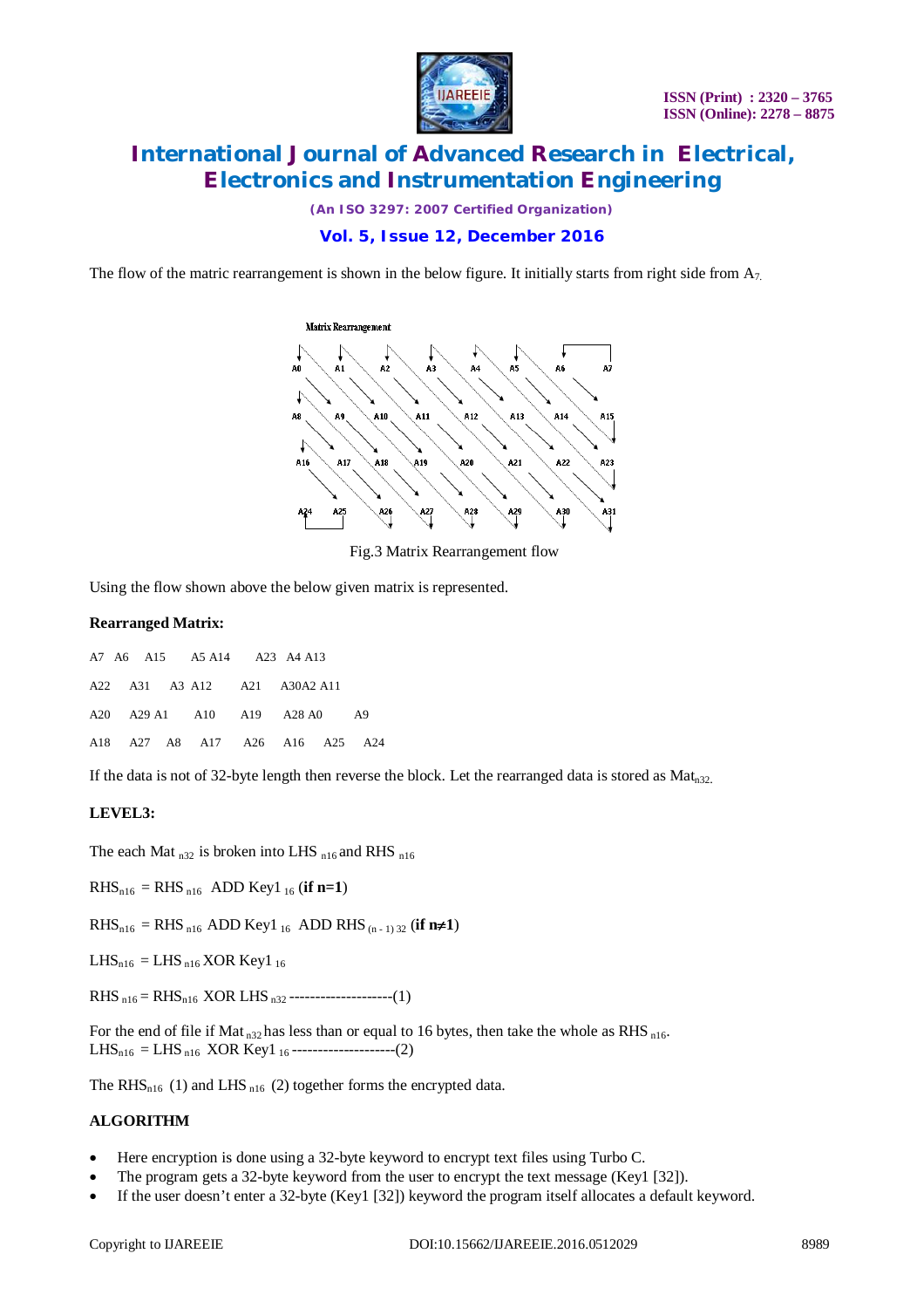

*(An ISO 3297: 2007 Certified Organization)*

### **Vol. 5, Issue 12, December 2016**

- An internal generation of the second key (Key2 [32]) is done by rotating the keyword towards right by using rotr ( ) function
- Encryption is done in three levels.
- The text message is separated into number of 32-byte.
- Each 32-byte is XOR with the two keys (Key1 & Key2).
- Then each 32byte data is arranged in an asymmetric way as shown below using matrix  $4x8()$  function.
- The first 16 are taken as the LHS (x1 [16]) and the next 16 are taken as the RHS (xr [16]) of the block.
- The RHS (xr [16]) is then ADDED with the first 16 bytes of the key entered and is stored in the name add [16] array.
- Then the LHS is XOR  $(x1 \mid 16)$  with the first 16 bytes of the key and then RHS  $(xr \mid 16)$  part with the resultant LHS (x1 [16]).
- If the final part of the message is less than or equal to 16-bytes (Key1 [16]) then consider it as the LHS (x1 [16]) and perform XOR with the (Key [16]).
- Finally all the resultant RHS (x1 [16]) and LHS (xr [16]) collectively give the encrypted data.
- Then the reverse process of the encryption is done so as to get back the original text message.

#### **IV. RESULT AND DISCUSSION**

The results that are obtained are shown below. Fig.4 represents the encryption technique using 32 byte. We give a text file as the input and the encryption is done. Key is used to perform the encryption.

|                   |               | C:\WINNT\system32\cmd.exe - tc                                                                                                                      |               |         |                     |                                                                                                                    |        |                                                                                                                |             |                   |            |                                                                  |                | $ \Box$ $\times$ |
|-------------------|---------------|-----------------------------------------------------------------------------------------------------------------------------------------------------|---------------|---------|---------------------|--------------------------------------------------------------------------------------------------------------------|--------|----------------------------------------------------------------------------------------------------------------|-------------|-------------------|------------|------------------------------------------------------------------|----------------|------------------|
| <b>ENCRYPTION</b> |               |                                                                                                                                                     |               |         |                     |                                                                                                                    |        |                                                                                                                |             |                   |            |                                                                  |                |                  |
| eceattce          | ENTER THE KEY | The maximum key length is 32 characters.<br>It is better to use the full key length                                                                 |               |         |                     |                                                                                                                    |        |                                                                                                                |             |                   |            |                                                                  |                |                  |
|                   | c:\data.txt   | ENTER NAME OF FILE TO BE ENCRYPTED WITH FULL PATH NAME<br>PLEASE ENTER NAME OF A FILE IN WHICH ENCRYPTED DATA IS TO BE<br>SAVED WITH FULL PATH NAME |               |         |                     |                                                                                                                    |        |                                                                                                                |             |                   |            |                                                                  |                |                  |
| c:\enc.txt        |               |                                                                                                                                                     |               |         |                     |                                                                                                                    |        |                                                                                                                |             |                   |            |                                                                  |                |                  |
|                   |               |                                                                                                                                                     | gpp<br>4<br>s | バキー2011 | のり、<br>カランチ<br>カランチ | $\frac{1}{7}$ $\sim$ $\frac{9}{1}$ $\frac{1}{1}$<br>$\sim$ $\frac{1}{1}$ $\frac{1}{1}$ $\frac{1}{1}$ $\frac{1}{1}$ | まいーロリー | $\begin{array}{c}\n\circ \infty & \xrightarrow{\sim} \infty \\ \circ & \xrightarrow{\sim} \infty\n\end{array}$ | ■ 2 ツ × * * | $\frac{1}{4}$     | o 8 o ivia | $\frac{a}{t}$<br>$\frac{t}{t}$<br>$\frac{a}{t}$<br>$\frac{t}{t}$ | $C: 101 + 101$ | $\frac{1}{6}$    |
|                   |               |                                                                                                                                                     |               |         |                     |                                                                                                                    |        |                                                                                                                |             | $\leftrightarrow$ |            |                                                                  |                | н                |

Fig.4 Encryption

The results that are obtained are shown below. Fig.5 represents the decryption technique using 32 byte. We give a text file as the input and the encryption is done. Key is used to perform the decryption. Key is common in both the case.



Fig.5 Decryption